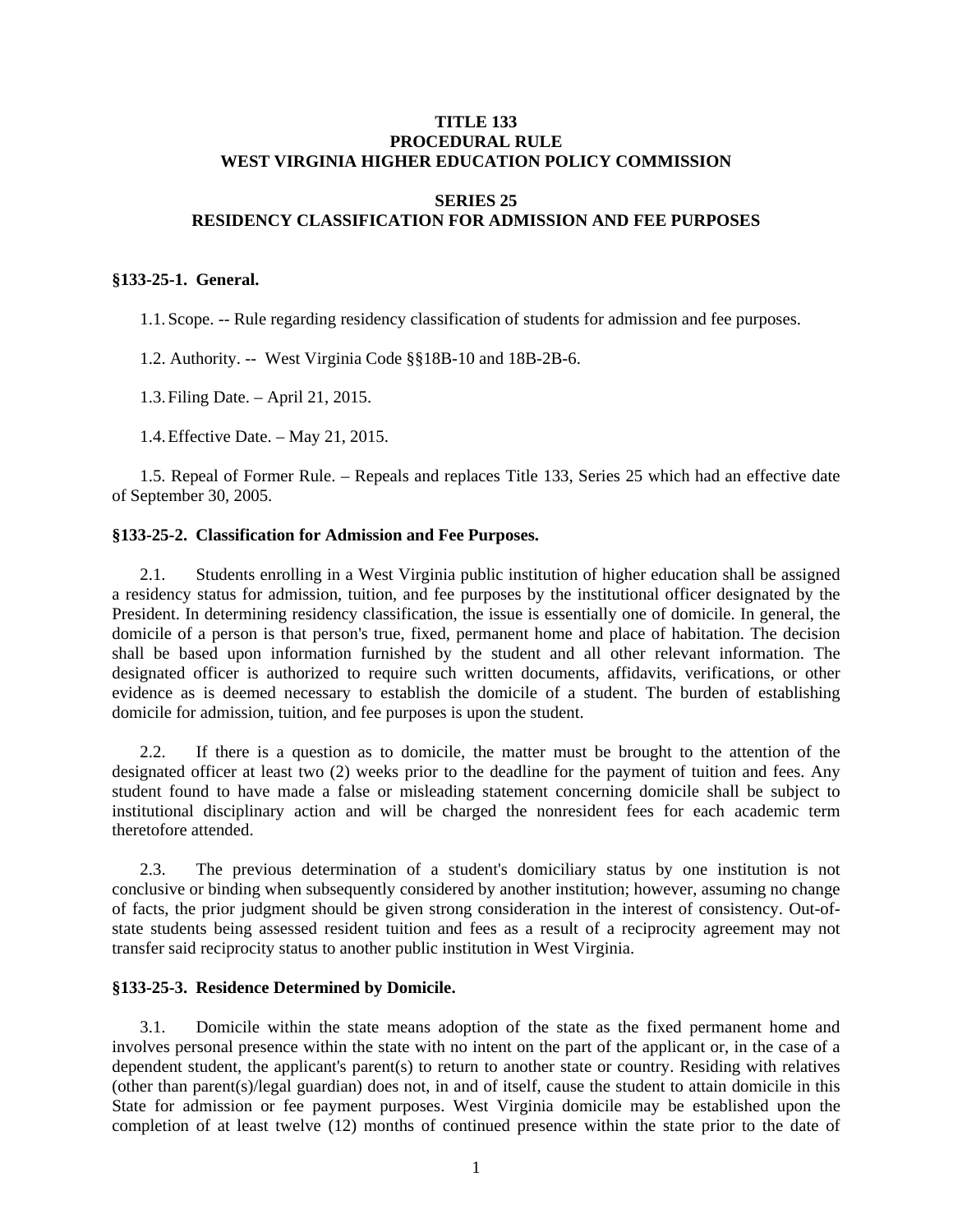registration: Provided, That such twelve (12) months' presence is not primarily for the purpose of attendance at any institution of higher education in West Virginia. Establishment of West Virginia domicile with less than twelve (12) months' presence prior to the date of registration must be supported by evidence of positive and unequivocal action. In determining domicile, institutional officials should give consideration to such factors as the ownership or lease of a permanently occupied home in West Virginia, full-time employment within the state, paying West Virginia property tax, filing West Virginia income tax returns, registering of motor vehicles in West Virginia, possessing a valid West Virginia driver's license, and marriage to a person already domiciled in West Virginia. Proof of a number of these actions shall be considered only as evidence which may be used in determining whether or not a domicile has been established. Factors militating against the establishment of West Virginia domicile might include such considerations as the student not being self-supporting, being claimed as a dependent on federal or state income tax returns or on the parents' health insurance policy if the parents reside out of state, receiving financial assistance from state student aid programs in other states, and leaving the state when school is not in session.

#### **§133-25-4. Dependency Status.**

 4.1. A dependent student is one (1) who is listed as a dependent on the federal or state income tax return of his/her parent(s) or legal guardian or who receives major financial support from that person. Such a student maintains the same domicile as that of the parent(s) or legal guardian. In the event the parents are divorced or legally separated, the dependent student takes the domicile of the parent with whom he/she lives or to whom he/she has been assigned by court order. However, a dependent student who enrolls and is properly classified as an in-state student maintains that classification as long as the enrollment is continuous and that student does not attain independence and establish domicile in another state.

 4.2. A nonresident student who becomes independent while a student at an institution of higher education in West Virginia does not, by reason of such independence alone, attain domicile in this state for admission or fee payment purposes.

#### **§133-25-5. Change of Residence.**

 5.1. A person who has been classified as an out-of-state student and who seeks resident status in West Virginia must assume the burden of providing conclusive evidence that he/she has established domicile in West Virginia with the intention of making the permanent home in this State. The intent to remain indefinitely in West Virginia is evidenced not only by a person's statements, but also by that person's actions. In making a determination regarding a request for change in residency status, the designated institutional officer shall consider those actions referenced in §133-25-3 of these rules. The change in classification, if deemed to be warranted, shall be effective for the academic term or semester next following the date of the application for reclassification.

#### **§133-25-6. Military**

 6.1. An individual who is on full-time active military service in another state or a foreign country or an employee of the federal government shall be classified as an in-state student for the purpose of payment of tuition and fees: Provided, That the person established a domicile in West Virginia prior to entrance into federal service, entered the federal service from West Virginia, and has at no time while in federal service claimed or established a domicile in another state. Sworn statements attesting to these conditions may be required. The spouse and dependent children of such individuals shall also be classified as in-state students for tuition and fee purposes.

6.2. Persons assigned to full-time active military service in West Virginia and residing in the state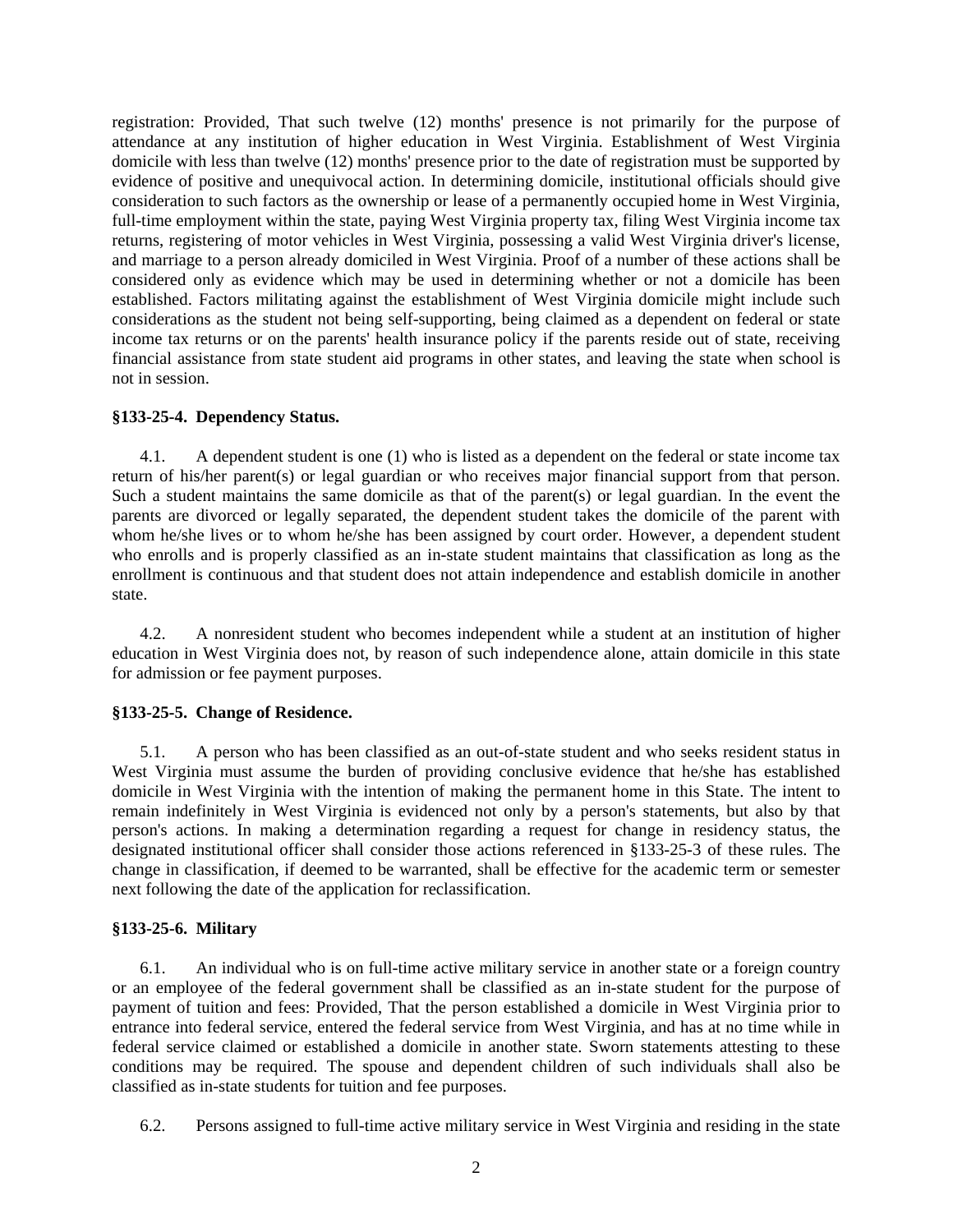shall be classified as in-state students for tuition and fee purposes. The spouse and dependent children of such individuals shall also be classified as in-state students for tuition and fee purposes.

 6.3. Any student living in West Virginia and receiving education benefits provided under Chapter 30 or Chapter 33 of the U.S. Department of Veterans Affairs shall be charged in-state tuition and fees to attend a West Virginia public institution of higher education. The student must be within the limits of the three (3) year eligibility period of discharge from a service period of at least 90 days at the time of enrollment. The student will be considered an in-state student for residency purposes as long as they remain continuously enrolled at the institution. In the event the student ceases enrollment, in-state residency will only be re-assigned if the student re-enrolls at another West Virginia public institution of higher education within the eligibility period described above.

### **§133-25-7. Aliens.**

 7.1. An alien who is in the United States on a resident visa or who has filed a petition for naturalization in the naturalization court, and who has established a bona fide domicile in West Virginia as defined in §133-25-3 of these rules, may be eligible for in-state residency classification: Provided, That person is in the state for purposes other than to attempt to qualify for residency status as a student. Political refugees admitted into the United States for an indefinite period of time and without restriction on the maintenance of a foreign domicile may be eligible for an in-state classification as defined in §133- 25-3 of these rules. Any person holding a student or other temporary visa cannot be classified as an instate student.

### **§133-25-8. Former Domicile.**

 8.1. A person who was formerly domiciled in the State of West Virginia and who would have been eligible for an in-state residency classification at the time of his/her departure from the state may be immediately eligible for classification as a West Virginia resident provided such person returns to West Virginia within a one (1) year period of time and satisfies the conditions of §133-25-3 of these rules, regarding proof of domicile and intent to remain permanently in West Virginia.

# **§133-25-9. Appeal Process.**

 9.1. Each institution shall establish procedures which provide opportunities for students to appeal residency classification decisions with which they disagree. The decisions of the designated institutional official charged with the determination of residency classification may be appealed in accordance with appropriate procedures established by the president of the institution. At a minimum, such procedures shall provide that:

 9.1.a. An institutional committee on residency appeals will be established to receive and act on appeals of residency decisions made by the designated institutional official charged with making residency determinations.

 9.1.a.1. The institutional committee on residency shall be comprised of members of the institutional community, including faculty and at least three, in any event, an odd number. The student representative(s) shall be appointed by the president of the institutional student government association while the faculty representative(s) shall be selected by the campus-wide representative faculty organization.

 9.1.a.2. The student contesting a residency decision shall be given the opportunity to appear before the institutional committee on residency appeals. If the appellant cannot appear when the committee convenes a meeting, the appellant has the option of allowing committee members to make a